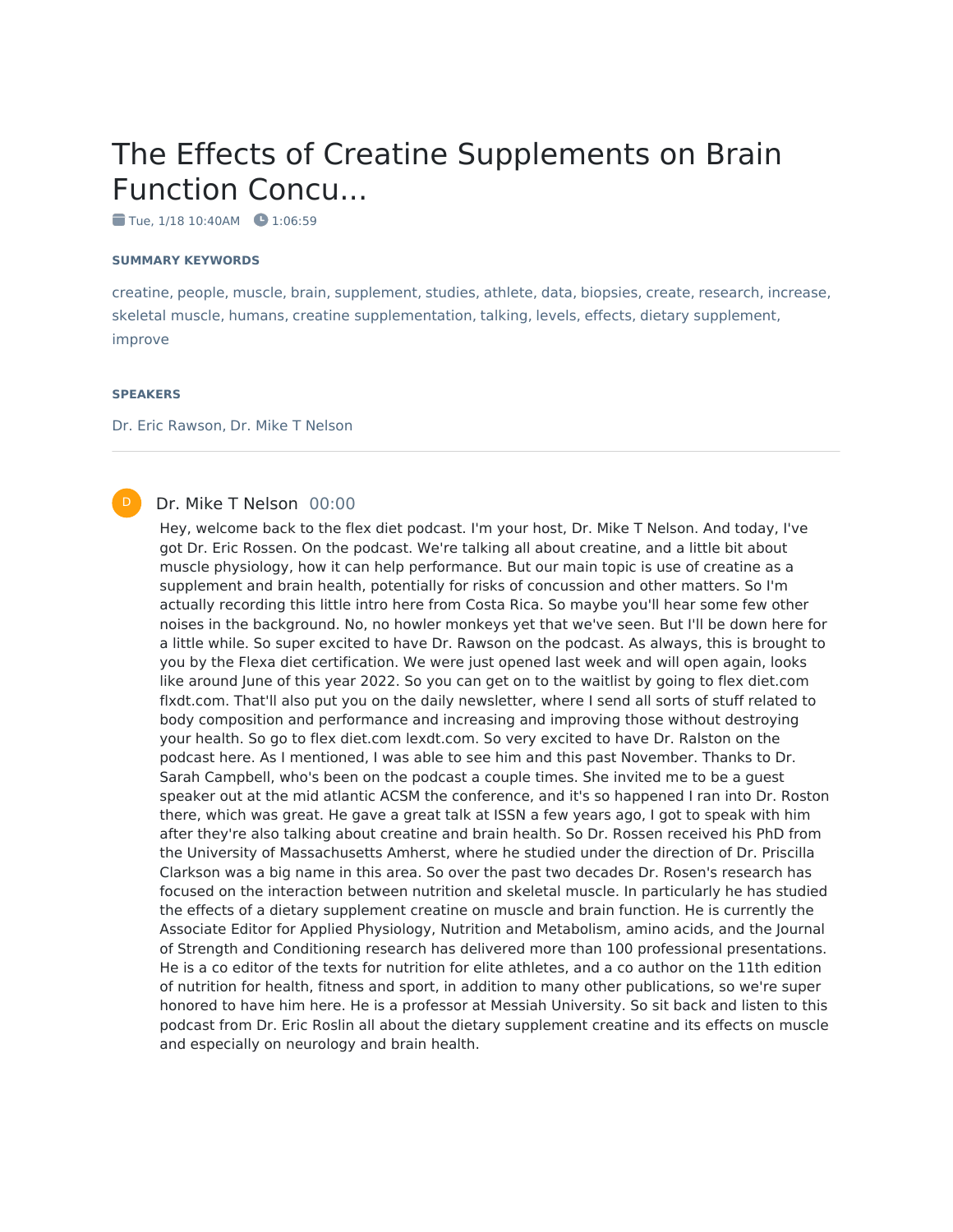#### Dr. Eric Rawson 03:21

Okay, well, I guess we should start at the very beginning, which would be my interest in Yeah. In Korea teen? Well, my prior to creatine supplementation, my interest was in creatine metabolism. And that comes from my interest in all types of high intensity exercise. Yes. So I loved your talk on that at the ISSN in Vegas a couple years ago, I thought that was a really good synopsis of kind of the history of creating even just throwing in just the exercise history and everything involved. And that was also entertaining. Yeah, good little characters and stuff in it. So it was a good one. The animated little Dr. Lawson's? Yes. Yeah. Well, yeah, so So I mean, creating certainly predates me, you know, for those people who, who, you know, keep clamoring for more research. We're talking about a nutrient that was discovered in 18 132. Yeah. And you know, that there was Justus von Liebig, you know, was selling an extractive meat supplement, basically a high creatine supplement in the 1800s. Oh, wow. And we have, you know, human creatine supplementation studies dating back to 1926. So we've been at this for a quite a long time, and for me as an exerciser, and as an athlete, I was always interested in the strength and power sports and in high intensity exercise and the more science I learned, the more time I spent thinking about creating And phospho creatine and and the energy production pathways for high intensity exercise. Then in the early 90s, you know, Roger Harris and Aaron silverland and Eric coltman, published their seminal work that showed, you know, and this is not common that when you orally ingest a supplement, it actually easily increases your muscle concentration. So their 92 paper, which was a very straightforward, very simple biopsy and blood study, they fed people, creatine, their blood levels increased and their muscle levels increased about 20%. And they also were able to show in that paper, that exercise increases further muscle creatine uptake. So I was, you know, headed to graduate school at the time, and I was interested in the interactions of nutrition and exercise and anything and everything that could make you bigger, and stronger, and faster, if we're talking about 30 seconds or less. As much as I appreciate the endurance athletes and how superhuman they are. That's, that's not my thing. I watched that from a distance. You know, I'm all about strength and power and sprinting. So creatine was just a natural area for me to be drawn to. And my original line of research was, along with everyone else, studying the effects of creatine supplementation on muscle function, you know, how we can improve strength and power and enhanced resistance to fatigue. And we, at the time, we're really thinking that, you know, all of these compounds that we study, and all of these training techniques that we study, things that increase muscle mass things that increase muscle, you know, improve muscle function. Can we be studying all of these compounds and techniques in older adults, which wasn't really the philosophy at the time, if you had, you know, you're studying protein, you're studying protein and in young, healthy, strength trained individuals. So we started a line of research on creatine supplementation in older adults, which we thought was, you know, a very, very valuable pursuit. And along the way, of improving the muscle function of older adults, there was this strange paper that was a wonderful paper a strange to us, at the time, from descent and colleagues published in 1998, where they fed people 20 Grams of Creatine per day for about a month, which was definitely more than you need to improve muscle function. Typically, they use the kind of just the loading phase for about a week, you know, five to seven days at 20 grams is pretty common. That's plenty. Loading. Yeah, plenty to saturate the muscle. So this was excessive, but they showed about a 10% increase in brain creative. And we were scratching our heads thinking, why would we want to improve? brain creates and we were confused, because we were muscle physiologists. And we were basically neck down muscle physiologist, we, you know, try to ignore the brain and all of our thinking and research and we're kind of successful at that. And this paper got us all thinking, and the next step was to

D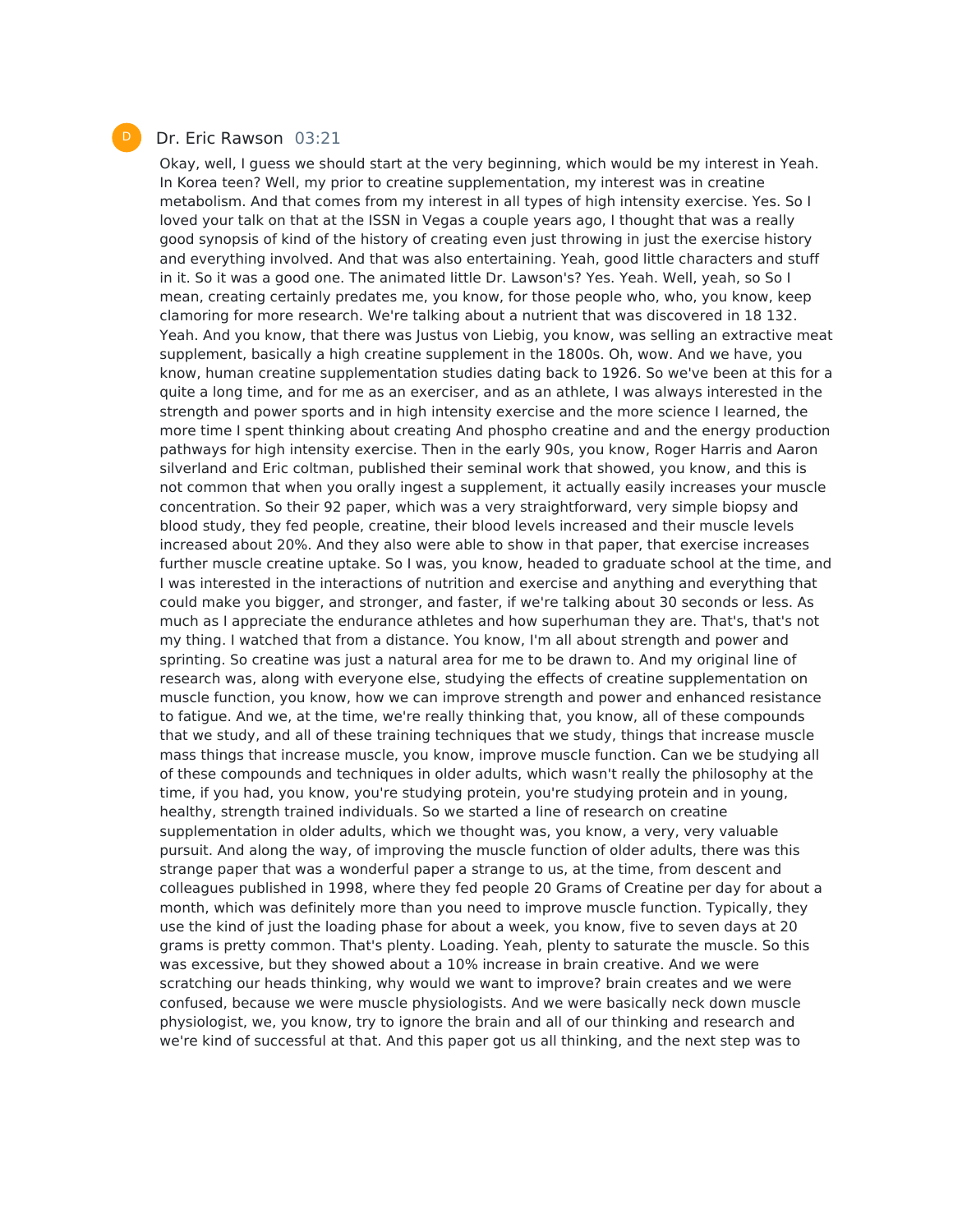really think about the brain and nutrition and nutritional interventions. And, you know, I think a lot of people shy away from this research. One is because we're, we're muscle people, you know, biopsies that sells everything. Yeah, more testing more biopsies. You're good. You know, handgrip and biopsies and tests. But it's hard to study the brain, right? It's really hard to get at what's happening in the brain and the brain is certainly very protective. So you're not just going to, you know, give someone you know, some random nutrient and the brains going to happily absorb it. You know, the, the reason creatine supplements are so successful in improving muscle function is because creatine is synthesized outside of the muscle, right? So you and I may eat about one gram of creatine per day and then our bodies might produce about one gram of creatine per day but it's 95% of it is stored in our skeletal muscle, but none of it is manufactured there. So creatine a synthesized in the liver and pancreas and kidneys and transported to a skeletal muscle where it's taken up stored and used for energy production. So skeletal muscle is designed to take up external creatine. It's designed to take up exogenous creates and that's why the system Let's work. The brain is different. So you know that the brain has this incredibly high metabolic demand. Right? Like, like 20% of the body's energy. Yeah. Yeah, I wait and it, but it's synthesizes its own Korea done. So it appears to be at least a bit resistant to outside sources of brilliant, and the brains for the resistance, you know, that's what the blood brain barrier is for. Brain is pretty resistant to a lot of things we could throw out it and I think people shied away from this research. But I think it as of now we have a very promising body of research. It's, you know, a small body of literature compared to the muscle literature. Yeah, but very, very promising. And I think people forget how uncommon it is to take an oral supplement that actually like if we just look at muscle first that actually makes it to muscle, your I mean, you can think of like how many, like I remember when I was in my master's, was an ATP, as a supplement was being tried and touted. And you're like, oh, from marketing standpoint, this makes great sense, right? It's the, you know, energy that your body is using for muscle contraction. So let's just take it as a supplement. And you could get it as a supplement, but didn't pan out, you know, go down the list between all the other intermediates pyruvate, citrate maybe, you know, like most of them other than maybe beta alanine, which was Roger Harris's work again, most other intermediates just haven't really panned out. Right. And this has been, you know, the, the entirety of my career. So I, you know, as a young man, I, as an athlete, I started seeing these advertisements and these products appear. And over and over again, it just turned out that nothing survived digestion, right? On the rare case that it survived digestion, it didn't get where it was supposed to go, it didn't get to the tissue. If it you know, if we were trying to improve, you know, mitochondrial levels of a compound, it didn't get into the mitochondria. If we were trying to improve muscle levels, it didn't get into the muscle, and this was over and over again, which I think is why creatine research exploded the way it did. People were so excited. Thanks to Rogers original work that showed Yes, you know, if you eat this stuff, your muscle levels will increase, and significantly enough to improve performance, uncertain tasks. Yeah. And in the the earliest study, like how did they measure brain creating, because we've talked about this in the past two, and I think that's kind of a major limiter of the research like muscle, we can do biopsies, it's kind of a pain, you got to get different approval, but most labs can do it. It's something that I want to say is relatively easy to do. Now, you're not going in and doing a biopsy of your brain to try to look at creatine levels. So what are your what are your options there, that the options are very few. And you're right. biopsies are, you know, quite standard in the exercise science and in the Nutrition and Metabolism worlds muscle biopsies. And the great thing about that is that if I read biopsy papers from two different labs, right, I can look at a paper from Mark Tarnopolsky lab, or from Paul Green Hoffs lab, you know, we're talking about the different countries. And I can compare those data. Yes. And I can compare the creatine values and the phospho creatine values and I can have some faith in you know, how these values relate to one another. When it comes to brain create, then all bets are off. Right. So the first issue is we're not going to do biopsies. Right. So we're going to do this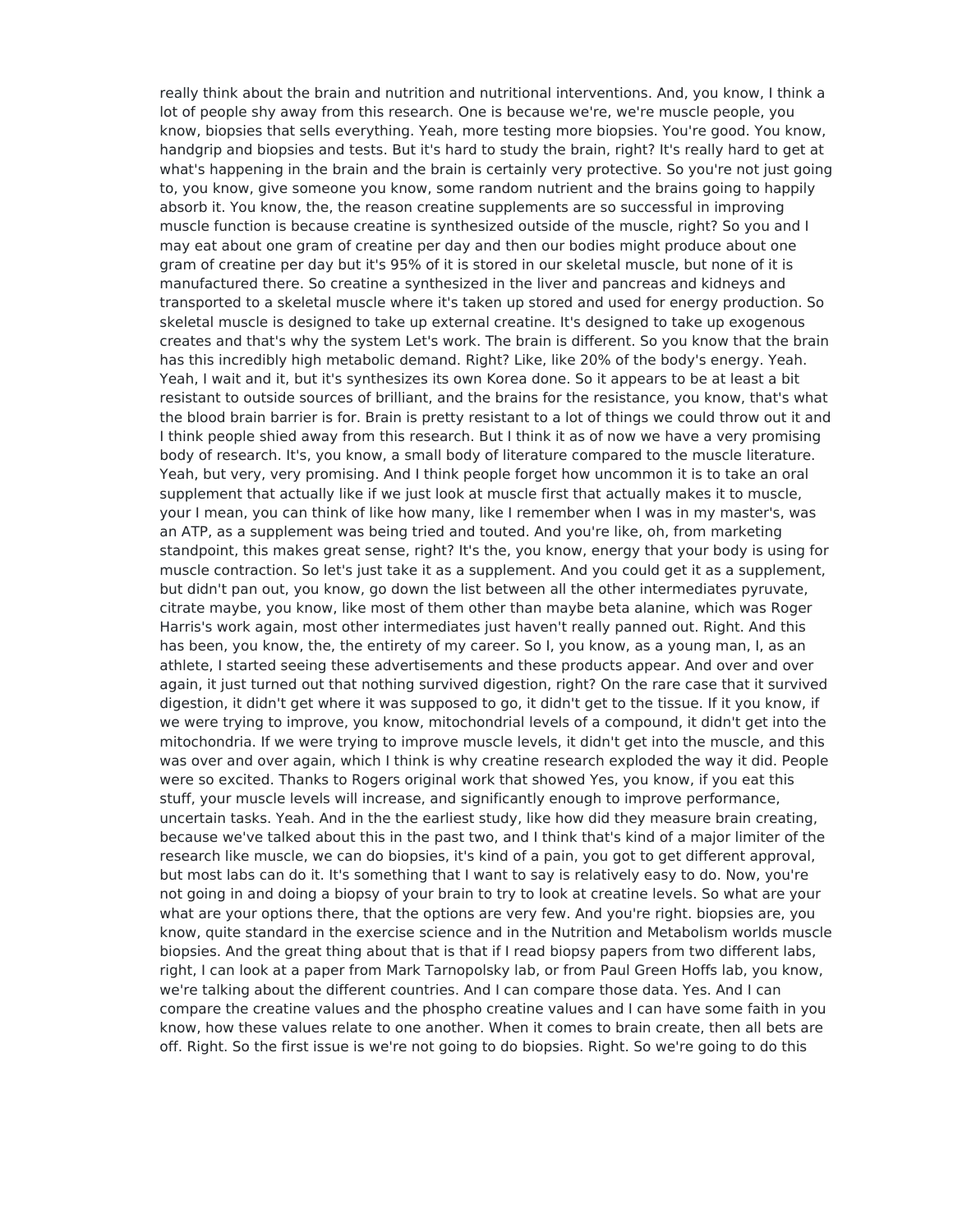with an MRI with, you know, nuclear magnetic resonance spectroscopy. Some people just call it magnetic resonance spectroscopy. We're going to use spectroscopy, which means you need an MRI. Right? So you say okay, well, well, my hospital has an MRI. You're competing against diagnostic radiology. So you for lat for magnet time. So you walk in and you say, Well, I've got this creatine supplementation study and I want to improve, you know, reaction time in football players. And they say, this is diagnostic radiology. We're saving people's lives here. This magnet runs 24 hours a day and right, you have we could give you 30 minutes, you know, a month from now in the middle of the night. Yeah, sorry. It's not. It's not just you have to have a magnet. You have to have access to a facility that has a research dedicated magnet. So now that that's even smaller, And then you have to have people there who are experts in measuring brain creatine and are interested in that research. So it's a very small group. And right now, I think we have I think there's a dozen studies that have measured, create the brain creates and in response to create the supplementation, right, and nine of those studies have shown a significant increase. I think that's, that's important. Certainly, that doesn't rival the muscle biopsy body of literature. But nine of 12 studies is quite significant. To me, they were different countries, different populations. It is, you know, it's very difficult to compare these data, some labs only have the ability to measure total creatine. So a proton NMR. And some only have the ability to measure phospho creatine, so phosphorus. So again, with the biopsies you always get total creatine phosphate, creatine and free creates and but with the magnet, not only are there very few labs who can and will do this, but some of them only measure phospho creatine, which gives us half the story. And some of them only measure total creatine, which gives us the other half of the story. So it's, you can compare percent change in the level of brain creatine. But when it comes to, you know, like what we do with biopsies, millimoles per kilogram of dry muscle, we measure, we have percent change, and we have a concentration, we have an absolute value. We don't really do that with the brain measurements, or we do it, but the values can be wildly different. So even though I can compare the percent change from lab to lab, what I can't do is say, your research volunteers have lower creatine to start with in mind.

#### Dr. Mike T Nelson 17:03

So you can compare baselines from one to the other, it's exact percentage change from

#### Dr. Eric Rawson 17:08

 $\mathsf{D}$ 

D

and that lab. That's important, because what we're trying to do is figure out if if some of the differences in the increase, or the fact that there is a lot of variability, and some people even appear to show a small decrease with supplementation? Is this because they're of their starting levels of this because of their brain baseline levels of creatine? Or is it some other factor, which wasn't measured, you know, typically with the, you know, the brain research, they measure chronological age, maybe body weight, but not much more. You know, in the exercise science community, we were big phenotype people, you know, so we measure cardiorespiratory fitness must, you know, muscular fitness, we, you know, have really elaborate body composition test. And we try to describe people as well as possible in terms of a biological age, a chronological age, but that's missing from this brain, creatine supplementation body of literature. And it makes it even harder to compare the groups. So I don't know if your people were different from mine. And that doesn't explain why three of the studies didn't show an effect. I don't know if you know, your volunteers are different from mine. And that's why you found a 3% increase, and I found a 10% increase. Hmm. So I think I think overall, we can say that it's possible to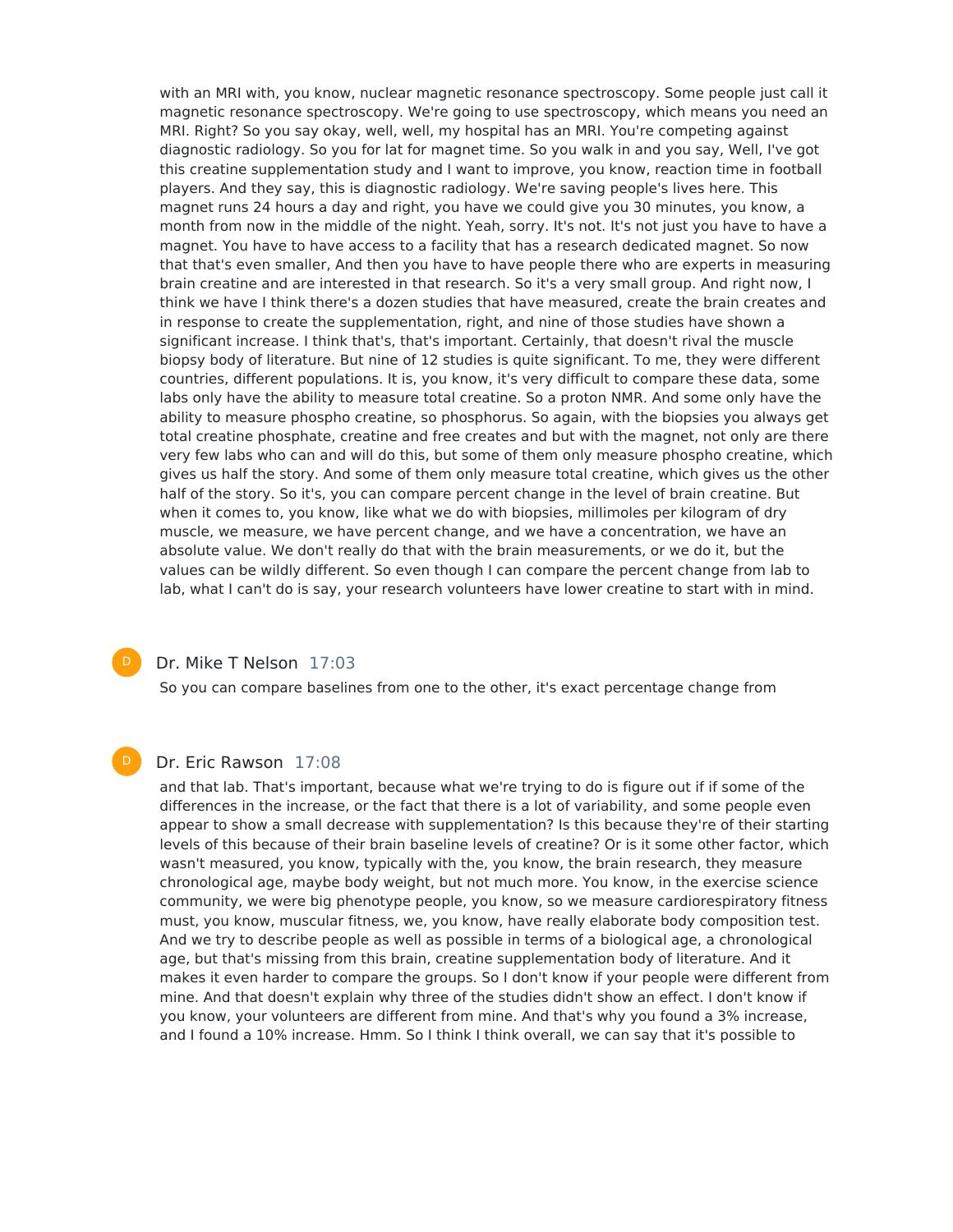increase brain, creatine with oral supplementation. But we really don't have a good understanding of the the optimal supplement dose. And that's because we simply don't have dose response studies yet.

### Dr. Mike T Nelson 18:55

 $\mathsf{D}$ 

 $\mathsf{D}$ 

D

Is it possible you can have sort of non responders like we see with muscle? So if we back up a little bit for people listening? How would you classify someone as a creatine, non responder from a muscle standpoint? And do you think kind of what you're alluding to there with brain levels that that may be going on in the brain also? Yeah, so that's a great, great question. And and I don't, I don't so much care for the the expression non responder because I think I don't like it matter. It's the common term. Yeah. Isn't it more a matter of low, moderate or high responders? I think in skeletal muscle, it's difficult to find someone who has a 0% increase in muscle creatine in response to supplementation.

#### Dr. Eric Rawson 19:40

So you have people with a small gain of 5% and other people with a 10 to 15%. An increase and then still other people with 2025 30 or more percent increase in muscle creatine, these incredibly high responders, but with skeletal muscle because it's designed to take up exogenous create them everybody who takes careers and supplements has some sort of an increase. Now with the brain, it appears that there are increases in some individuals decreases in other individuals and no change and other individuals. Now, this is very much complicated by the the range of values, right. So, on average, you might get a 20% increase in muscle. So, muscle biopsies are plus or minus 3% in their accuracy, if on average, we're getting a 20% increase, we're going to be able, statistically to find that increase. But in the brain, if it's more like a 5% increase, and the the accuracy or the, you know, the repeatability of magnetic resonance spectroscopy is plus or minus three or 4%. Finding 5% is really cutting it close. And in some cases, if you just have one very high responder, or a very low responder could really pull the data in a different direction. So it's, it's a nice body of literature, but it's small. And there are some limitations right now, for us to really comment confidently on low responders, medium responders and high responders, especially with our inability to, you know, combine datasets from different labs and compare baseline data. You know, again, we've, we've measured in the same individuals, simultaneous changes in muscle and brain, total creatine, with supplementation, and we found the standard increase in muscle levels. And statistically, we found no change in brain levels. Because the variability was so high, some people increased, some people decreased, some people had no change. The only other data set I'm aware of that is done that is from our colleagues in Brazil, and with Hamilton, Rochelle, and Ruth Otto, and that fantastic lab, but they measure phospho creative. Hmm. So I can, I would have no ability to compare our data directly to their data. And those are really the only two datasets that I know of that have done simultaneous changes in muscle and brain, I think we can safely say the brain increases are much less than skeletal muscle increases. And that makes sense to me physiologically,

#### Dr. Mike T Nelson 22:39

yeah. Is there any animal data we can kind of look at because you could obviously do more will say invasive things to animals, and you can generally do to humans, but then you're left with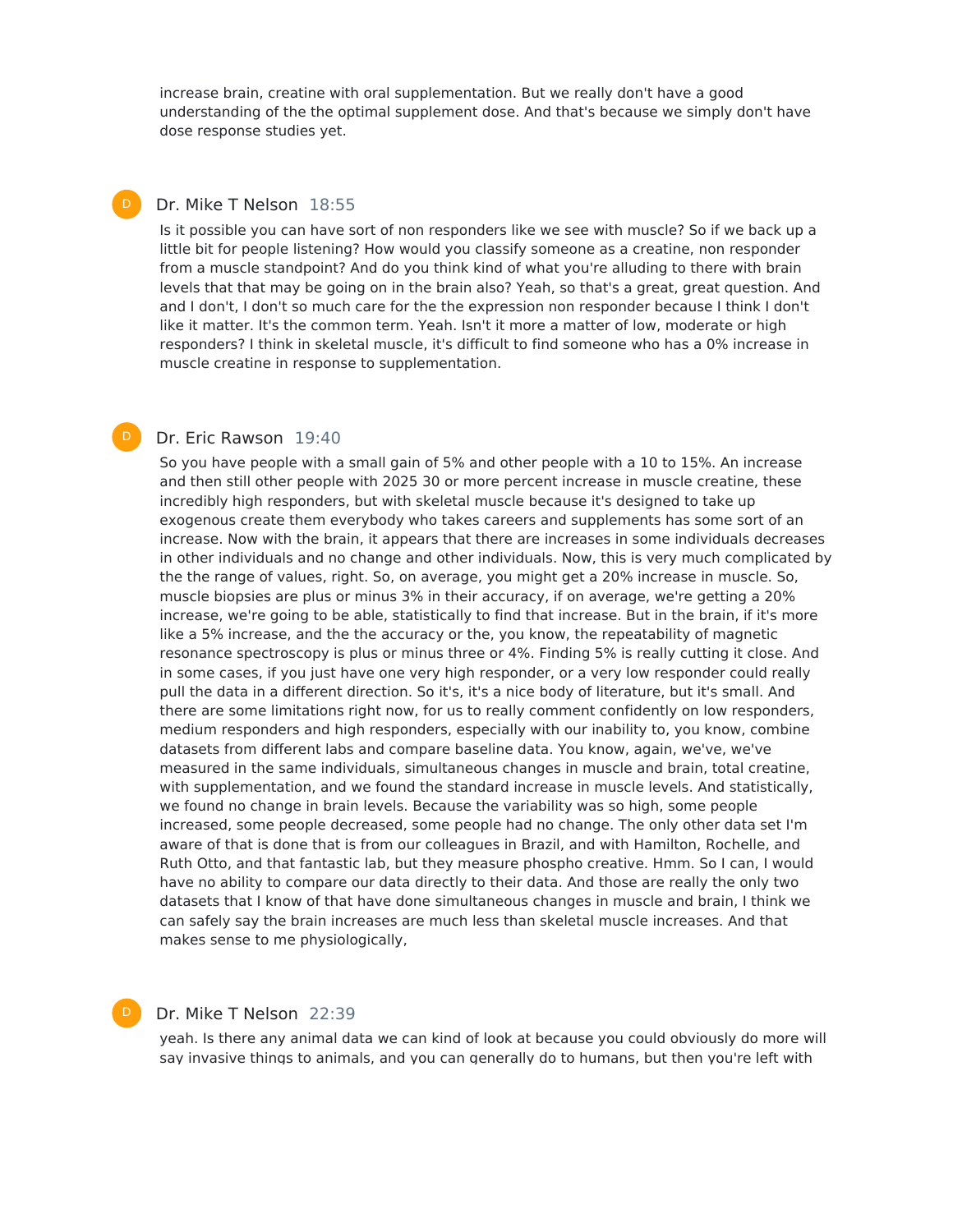the problem of, well, it's a mouse, rat, whatever, and not a human.

### Dr. Eric Rawson 22:56

I've been very vocal about how animal data can confuse the literature. And I think creatine supplementation is one of the best examples of the confusion that can come from relying on on animal models. So if we look at skeletal muscle, humans, on average might have a 20% increase in muscle creatine in response to a standard supplementation protocol. racehorses have no increase, really. And that's where some of the original research came from.

say invasive things to animals, and you can generally do to humans, but then you're left with

#### Dr. Mike T Nelson 23:38  $\mathsf{D}$

And that puts a little bit of a kink in my I looked at a lot of racehorse literature, because they're drug tested. They don't care how much they spend, and they're all tested for time. Right. So you if there is an effect, they're probably going to find it now. Okay, and you're left with the effect of well, does that matter in humans? Yeah. But you see him try all sorts of crazy stuff.

#### Dr. Eric Rawson 24:00

I think that that the comparative physiology work is fantastic. And certainly, racehorses are amazing athletes, as are the as are the jockeys. But you can't compare those two species. Well, what if we look at a more traditional rat model? You know, we have data going back to the early 1900s, that shows strongly that when you try to create them load a rat, it doesn't ever get into the muscle, it might accumulate in the liver, but not in the muscle very successfully. And those data were reproduced in the early 1900s in mice too. So there's a lot of people using animal models for creatine work, and the skeletal muscle work, I don't think can be directly compared to human work. Thankfully, we have a lot of people who can do muscle biopsies to replicate the animal data or augment the animal data And then that takes us to the brain. Right? Not only it's, it's not just humans have a very tiny increase in brain creative and supplementation. And animals have a large increase. It's their species differences as well. So if you compare, you know, rats and mice and hamsters and humans, you get completely different increases in brain creating, so that you have to be very, very careful interpreting the animal data, whereas the human data seemed to land in the five to 10% increase range for brain creates in some of the animal studies. Well, most of the animal studies, you're you're looking at a 30 to 50% increase in brain creates.

#### Dr. Mike T Nelson 25:49

Yeah. Remember, in the early mouse studies I'm creating years ago, and I think it was a was it a TBI study where they, I think they supplemented one of the groups and the other group, they did not. And they flagged them all in the head and like that incidence of TBI and stuff, and I was like, Oh, crap, this is amazing. And then you kind of poke and look around the research a little earlier and later, and there's like, just a dearth of like, human data, you know, so you're left with Well, this is interesting, but where's it going? And does it transfer? You know?

 $\mathsf{D}$ 

D

 $\mathsf{D}$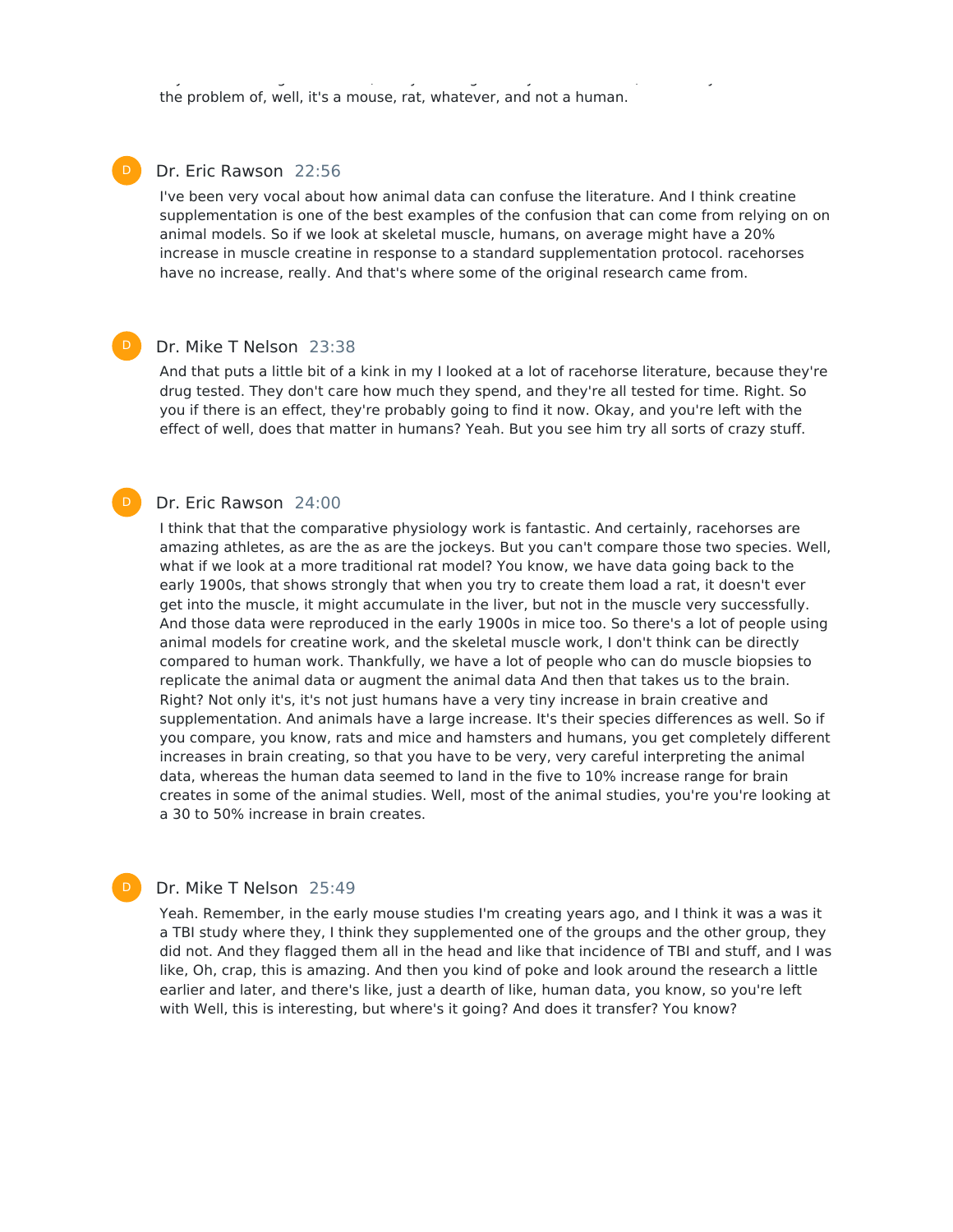

#### Dr. Eric Rawson 26:25

Yeah, I think that's a very important discussion to have. With your listeners, I try to have these discussions with with my students and with athletes. When you look at the animal models of mice and rats, you have about a 30 to 50% increase in brain creative. And then if you use a traumatic brain injury model, or hypoxic Brain Injury Model, you get somewhere between a 36 and a 50%. Reduction in damage. Yeah, from brain injury. Yeah, that's so impressive. So how do we translate that to humans, who, on average, might have a 5% increase, but some people don't appear to have an increase at all? Right? Are we you know, are we prepared to speak beyond the data? My perspective here is probably different from some people. I think we have a number of good studies to say, to suggest that creatine supplements improve cognitive processing. We have a number of good studies showing that creatine supplements increase brain create them to improving brain energetics. And brain energetics are very disrupted with traumatic brain injury,

### $\mathsf{D}$

#### Dr. Mike T Nelson 27:49

your glucose metabolism just gets thrown offline. So anything that can kind of pinch it and help that process appears to help and at least has backing a mechanistic data to Sure.

#### Dr. Eric Rawson 28:00  $\mathsf{D}$

And it's not just glucose metabolism, it's brain creatine decreases with traumatic brain injury, and there's problems with membrane depolarization. There's a real energy crisis going on. Yeah. And if we have a dietary supplement that's been well studied, for efficacy and muscle, there's promising data on improving brain energetics and brain function. And we have decades of safety data, both clinical trials and post marketing. Because we're talking about millions of exposures.

#### Dr. Mike T Nelson 28:33

It's got to be hundreds of millions by now.



 $\mathsf{D}$ 

#### Dr. Eric Rawson 28:36

So is it really, you know, the right thing to say we have to wait for more data? Or is the prudent response that if you're a high risk individual, if you're a high risk athlete and you you might receive muscular benefits from creatine supplements, then you should be considering about the potential benefits on traumatic brain injury. And that would be either a reduction in the severity of the injury or an enhancement in the recovery from the injury. So I think that's actually the prudent reply right now. And the conservative reply is to not avoid creatine and say we all you know, the animal models don't translate well to human models. It's really hard to study concussion in humans, right. We don't know who's going to get a concussion, certainly, and that the pathology, at least the symptoms appear to vary wildly from from individual to individual.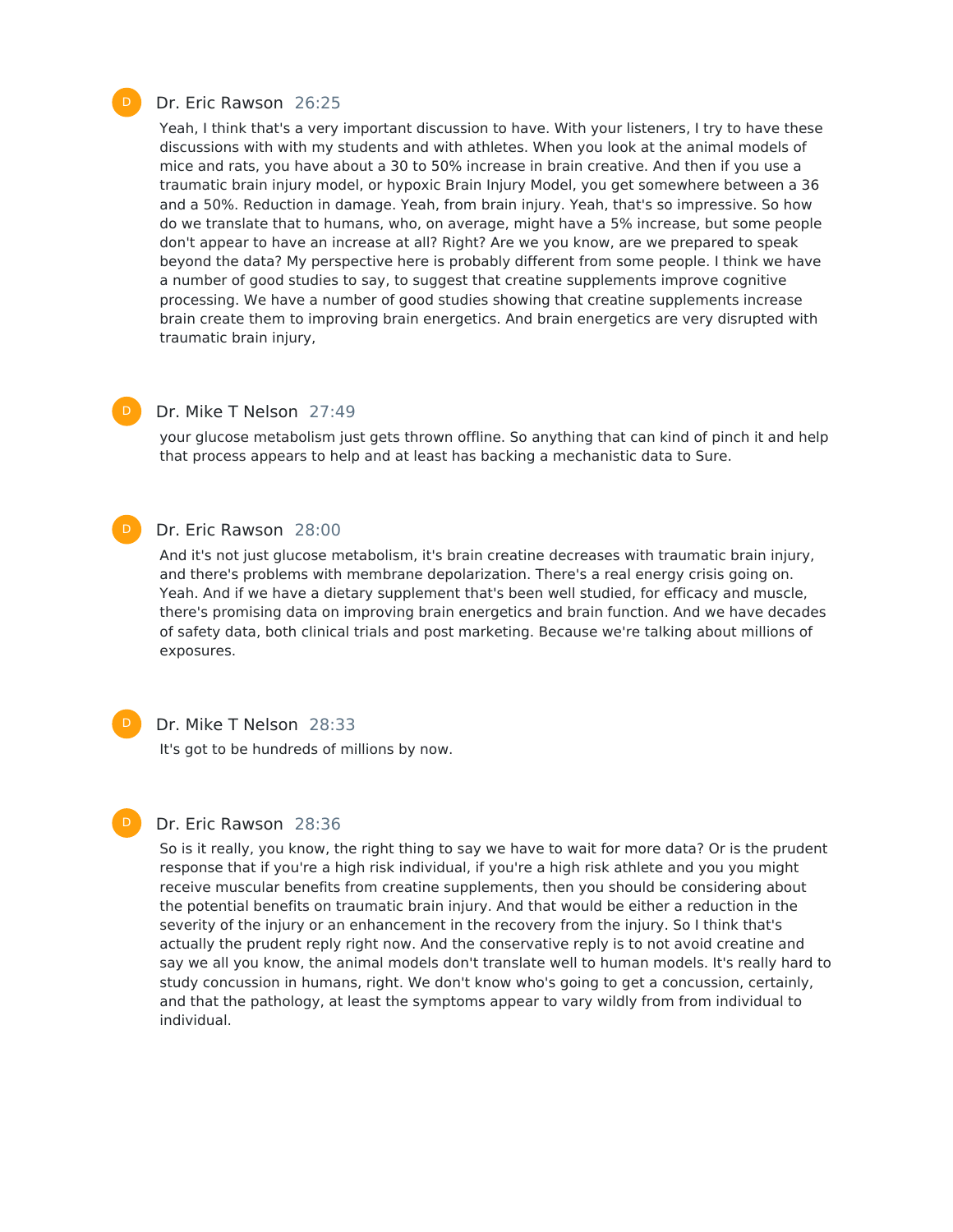#### Dr. Mike T Nelson 29:38

Yeah. What is the mechanism of injury? How did you get hit? Like what part of the brain could be affected? You could, I mean, there's, you know, kind of broadly three different types but you talk to like I work for the karega Institute. So yes, a lot of clinical neurologist so they're dealing with my buddy, Dr. Jeremy Shimo. Here in the Twin Cities deals with TBI like Day in and day out. And they've kind of come upon just doing customized testing for everyone because it's hard to quantify what type of injury that particular person had, which then makes a broad research of that even harder, because how do you, you scan a whole bunch of people? Do you run them through tests? And then you try to sub divide them into groups? Or, you know, what do you do? You can't do the standardized. Let's take a bunch of people and humans and let's whack half of them on the head and give them a TBI

# $\mathsf{D}$

#### Dr. Eric Rawson 30:33

is you can propose those studies, but they never see it. Good



D

Dr. Mike T Nelson 30:36 luck with IRB. Yeah.

#### Dr. Eric Rawson 30:38

Well, I think you've struck upon something there. And that's you and I, if we compared our skeletal muscles, they would not be identical. But there would be enough similarity that we you and I would have confidence if we both did resistance training. And then we wanted to study the effects are close to creatine supplements and want to use biopsies to study the effects. Or if we wanted to induce muscle damage, and we wanted to study the effects and follow recovery and regeneration, we kind of have this perspective that skeletal muscle is similar enough across individuals, similar individuals, not necessarily old versus young, or transverse train, but similar individuals. But with the brain where we're in a different place, right. So where the brain injury was, matters, in terms of the the the etiology here, but also, and this is something that a lot of us have struggled with, with this particular body of literature, is how do we measure brain function. So again, using skeletal muscle as a model, if I if I measure strength, with you know, a knee extension and you measure strength with elbow flexion we still understand each other's data. And they're, they're still quite comparable, you know, arm versus leg or grip strength versus, you know, elbow flexion. But if you look at those creatine supplementation, cognition studies, the way people assess brain function is remarkably different. And they're clearly taxing, if you will, different systems or different areas. Right, so it's hard enough to take a healthy resting individual, give them creatine supplements, measure some sort of cognitive processing outcomes and compare it to another study. If you put concussion on top of that. It becomes, you know, mind numbing with, you know how large the study would have to be, and how many different variables we'd have to control for you obviously need like a nationwide or sport wide intervention or a particular network of colleges. And I think some of these projects are underway, but they are certainly very, very difficult. And I have to say that there's a political aspect to concussions, because there's return to play issues. And there's money involved and things like that, where, at least at some levels of sport, well, at all levels of sport,

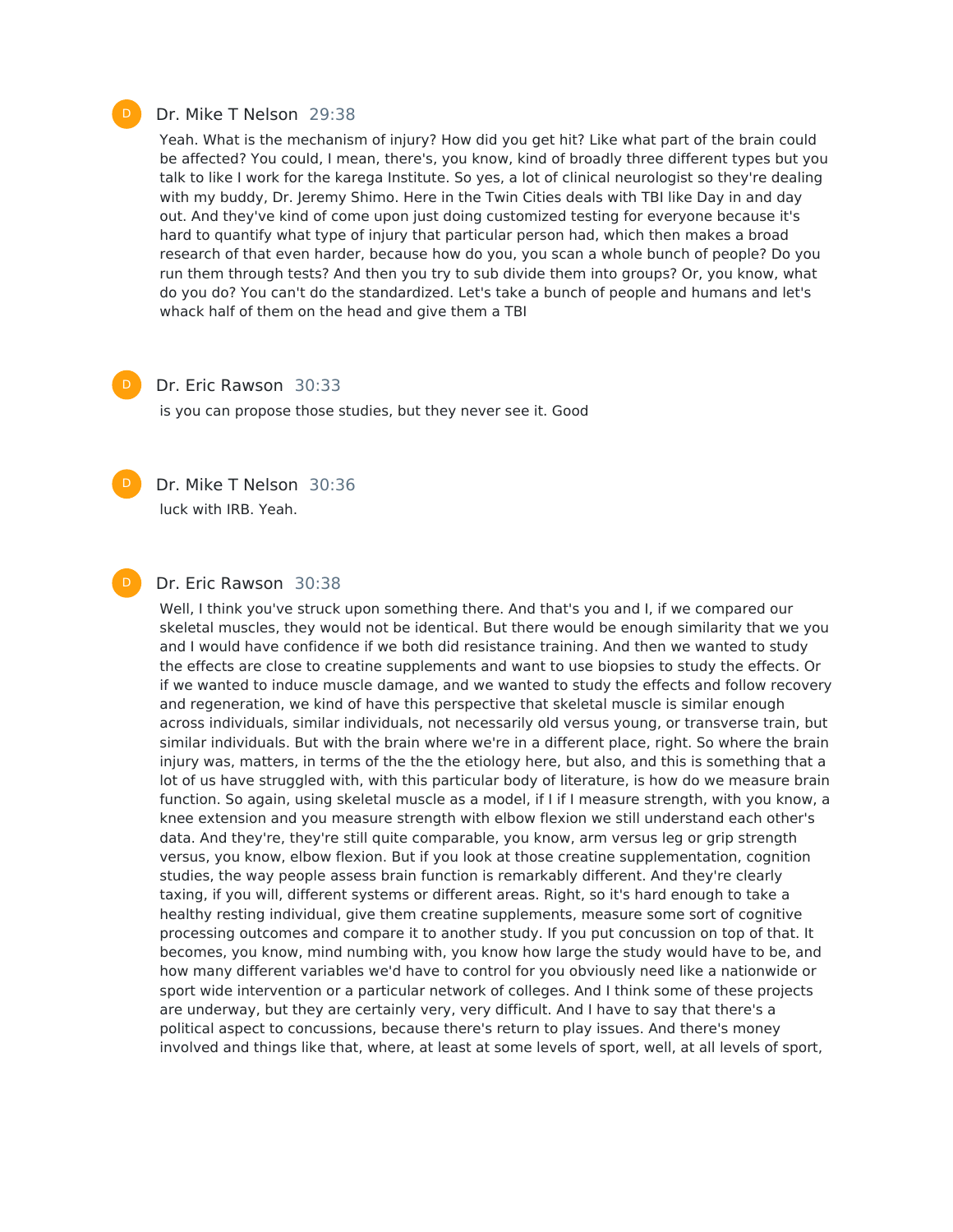I'll be more honest, at all levels of sport. There isn't always accurate reporting. Right. So if we enter people into a research study, the accuracy of the data is paramount. And the data have to be pristine. But if you are a youth athlete, and you've just had your third head injury, are you going to report that if it means you're you're you've lost the season? And the same in college, and certainly the same in certain professional

#### Dr. Mike T Nelson 33:54  $\mathsf{D}$

sports? Yeah, as you mentioned, standardized testing for it too. Right? Because that was the argument I made a while ago that the data is going to be, as you mentioned, far from clean and a massive undertaking. But because you're talking about concussions, and you're talking about humans, you could in theory, set something up where it's a self report of these athletes used x amount of creatine, these did not. We followed them for three to five years rate of concussion. But again, like you said, they're all sorts of messy issues with reporting under reporting, who did the what test did they do? How did they say they had a concussion? Who you know, what, they got messy real fast.

#### Dr. Eric Rawson 34:35

D

I agree. And but I have to say that what I've learned from you know, the, my transition from doing you know, nutrition and muscle work to nutrition and brain work, is that there's a time and place for open label trials. And there's a time and place for self report and survey type data. You know, if you can get better reporting within an anonymous online survey. And you can increase your sample size from a dozen to hundreds. There's value in that. And I think there's two very interesting studies that are worth reading. And I think you're familiar with them. They're on children with traumatic brain injury in a hospital setting. And these were very, very severely injured children. And no, it wasn't a double blind, placebo controlled investigation with all of these wonderful controls that we use in our research. This was an open label trial, these were patients who needed help. And they showed rather remarkable improvements in the recovery from brain injury, from memory to headaches to to, you know, a lot of the outcomes of interest when we're talking about concussion. And I think those two studies are well worth a read. And they really, they really speak volumes about how important some of these open label trials can be in informing our decisions. So it again, I come back to what's the prudent decision to tell an athlete to stay away from a nutrient with an excellent safety profile? Real muscular benefits that have been studied and published hundreds of times and possible protective effects on the brain, what's the prudent recommendation there to stay away or if you're a high risk person to, to consider, you know, creatine supplements. But I think the open label trials have have kind of opened my eyes to the possibilities of that type of research, as well as what you mentioned, kind of an anonymous type of self report, survey research, which we're all taught is weak. Yeah, that's weak research. You can't control anything? Well. There might be some real value there, combined with the human studies and the brain imaging studies and everything else. I'll tell you, I think one of the most fascinating studies that I've come across is on retired NFL, professional football players, and many years into retirement, that the athletes who are reporting symptoms that they have the reporting basically concussion related symptoms, many years into retirement, that's related to brain creatine levels. So it speaks to almost a permanent disruption in energy metabolism. Certainly, I think that group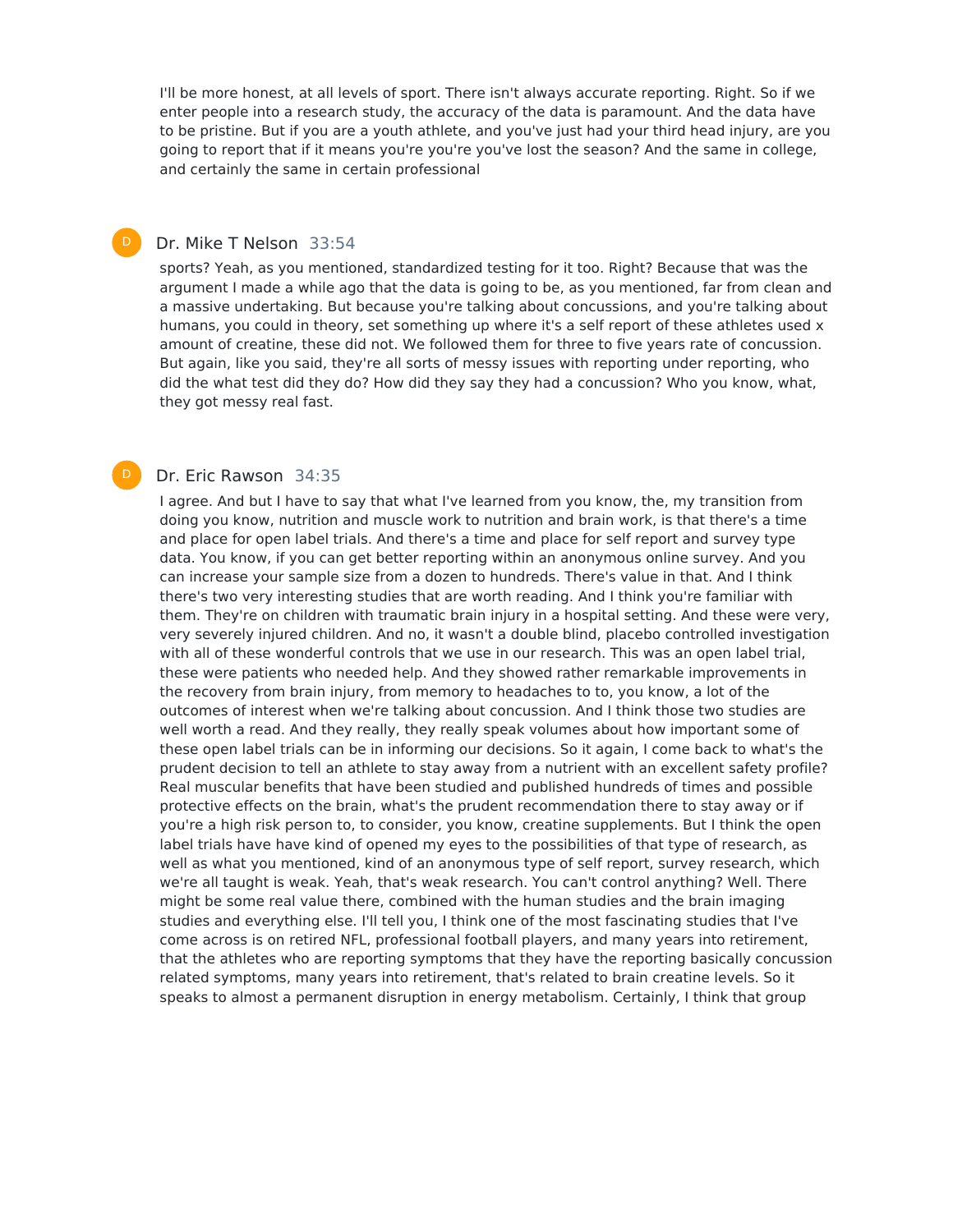group that would be worthy of an investigation of the effects of supplementation on on brain energetics and cognitive processing. So there could be a you know, not just an acute suppression of brain Korea and levels here could be very long lasting.

### Dr. Mike T Nelson 38:06

 $\mathsf{D}$ 

Yeah, I mean, I've gotten lots of mostly interesting emails from people because I've been relatively vocal of like, if you're an athlete, and you may take your knowingly and you volunteered to play, you know, and say, in the UFC, or American football or whatever, where you know, the chance of getting hit in the head, that's just part of what you signed up to do that. I'm like, Yeah, you should probably look at creatine as a supplement. And people are like, Oh, but there's very little data on it. And I'm like, but you have to make an educated decision for each athlete and each coach and whoever, like what is the the risk profile? And what is the what is the risk? And what is the reward? Right. And in this case, we've got a like you said, we have a really good idea what is the potential downside, we've got hundreds upon hundreds of studies, we've got long term data on creatine, we've got more data on creatine was atomic on on thing, like there's more data on creatine, and there is like the, you know, tomato soup in my cupboard. And there's more data on that, that almost any other nutrient. And we haven't really seen many downsides per se, other than maybe a little bit of weight gain. I mean, no one increases performance. So I think it's up to each athlete to make their own decision. But in this case, I think you can make a pretty good argument that the might be more benefit than there is downside, especially since you know, we don't have finished trials to show if there is a benefit. And if there is, you know, what is the benefit? So you're, you're also running full speed into another human being. Right, so out of all the things that those athletes I'm worried about, right? I get, you know, parents of kids that are like, Oh, I just found out my son went to college. He's 19 and he's taking creatine and I'm like, what was he in a sport? Well, he's playing football. They're like, okay, and so, how long has he been playing football? He's been playing since fifth grade. Like, okay, so you've, you've let him run full speed into another human being. And now you're worried about the thing that we actually have a lot of data on which I understand it, you know, I get it, but at the same point, it just seems a little weird.

#### Dr. Eric Rawson 40:18

D

Right? Our role as educators does not end at any point. No. And, and I'm okay with that. One thing that that is, I found helpful, but it really, it makes some people feel like they were themselves walked into another person or a brick wall, is when I remind them that were we're not talking about a drug. Right? We're talking about a nutrient, not as dinner, right? In many cases, the dose we're talking about, you know, a maintenance dose three to five grams per day, in a large athlete, they might be consuming that with their high protein high creates and foods. So if we're talking about, you know, creatine supplementation maintenance phase, we might really be talking about an extra hamburger a day. Yeah. You know, if we're, if we're talking about large athletes, which a lot of the times we are, so are you really afraid of the creating content of an extra burger a day, then? Where does the anxiety come from with, you know, this dietary supplement, that's just, you know, the ways it feels to some people that they need to be more cautious with a dietary supplement, because it may, you know, have some sort of effects. But, you know, I'm, you know, I asked people, are you that worried about vitamin C? Yeah. Are you that worried about a calcium supplement? Okay, so why are you so worried about this? If it comes down to, you know, an extra hamburger a day, would you be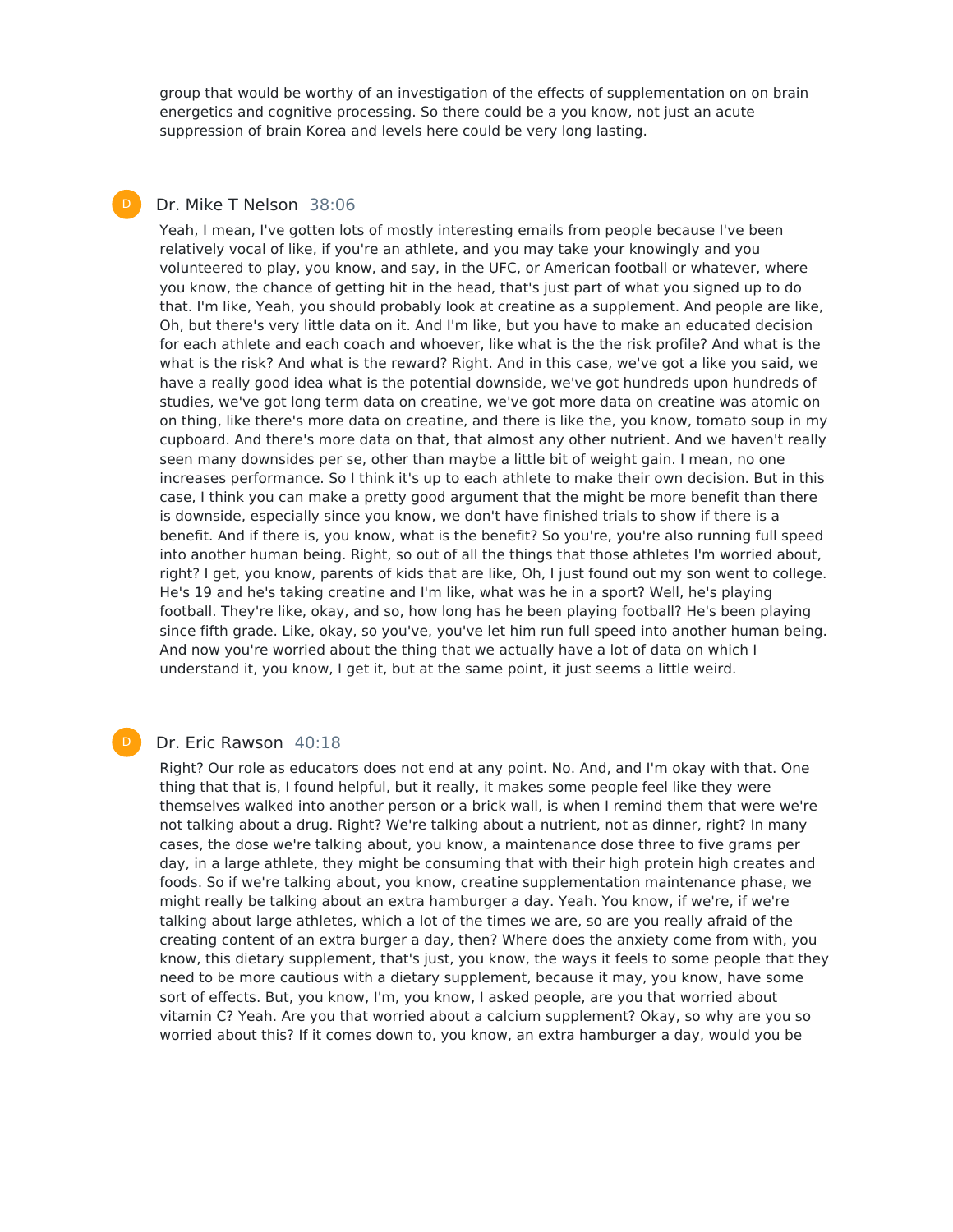worried about that, and then I can, that usually gives me a little bit of a breakthrough. And then I can start showing them the, you know, all of the studies on you know, the lack of a negative effect on muscle function, you know, no effect on muscle injury, muscle damage, muscle inflammation, you know, no effect on on, you know, renal function, and on and on and on. And once I share with people the amount of safety data that are available there, they're usually quite surprised. When once again, I think, you know, the internet is doing a great job at misinforming people, and giving them confidence in their their misinformation.

#### Dr. Mike T Nelson 42:36

 $\mathsf{D}$ 

D

And there's also just something weird, which is a whole nother topic about supplements that enhance performance. They're just and I think it's because of a lot of the misinformation on the internet itself. Like, like, you mentioned, talking about vitamin C knowing gets too worried about calcium, but you start talking about something that is touted like creatine as performance enhancing, then people start getting all weird.

#### Dr. Eric Rawson 43:05  $\mathsf{D}$

I agree. It's been my experience that there's different reactions for different types of substances. Yeah, I I know many people who they would take a weight loss supplement without hesitation, but a muscle building supplement, it gives them pause. Yeah, as if that somehow automatically comes with, you know, a higher risk when I think most of us would agree that the history of dietary supplements it's the weight loss supplements that pose a greater risk, particularly with stimulants. And then if you're introducing a stimulant to an overweight person with you know, hypertension and other comorbidities, that's, that's problematic, but it's the muscle building supplements that are often the ones that give people a bit of a bit of a fright. And I do also meet people who, without hesitation, they'll they'll develop an interest and a good feeling about a medication but be quite quite fearful of a dietary supplements. So weight loss, medications, weight loss drugs are a good example. Many of those drugs have failed to be approved because of adverse effects. Many of them have been removed from the market, thank goodness for post marketing surveillance because of adverse effects. But that that's not a history that we often talk about. I talk about it in my courses. And then the students are often in shock that they've not heard any of this information. But you know, if they went home and told their parents, I'm going to start taking protein powder, there would be some real concern there.

#### Dr. Mike T Nelson 45:00

there's some there's some some biases in there that are very, very deep and very old, I think. Yeah. If you were to speculate if someone is a, an athlete or like myself, like I do kiteboarding. And some of the things I think about is if I'm 20 plus feet up in the air, and I get dropped on my head, you know, I wear a helmet have some protective gear, but you know, there's a potential for stuff to just go wrong. You know, so before a trip, I'll usually use like 20 Grams of Creatine per day, figuring maybe if I bought my creatine levels up in my brain a little bit, I'm hedging my bets in that direction. Like if you were to guess any idea on loading dose, you had mentioned the four week study, I think, at 20 grams per day, if we're trying to get better levels of creatine in the brain.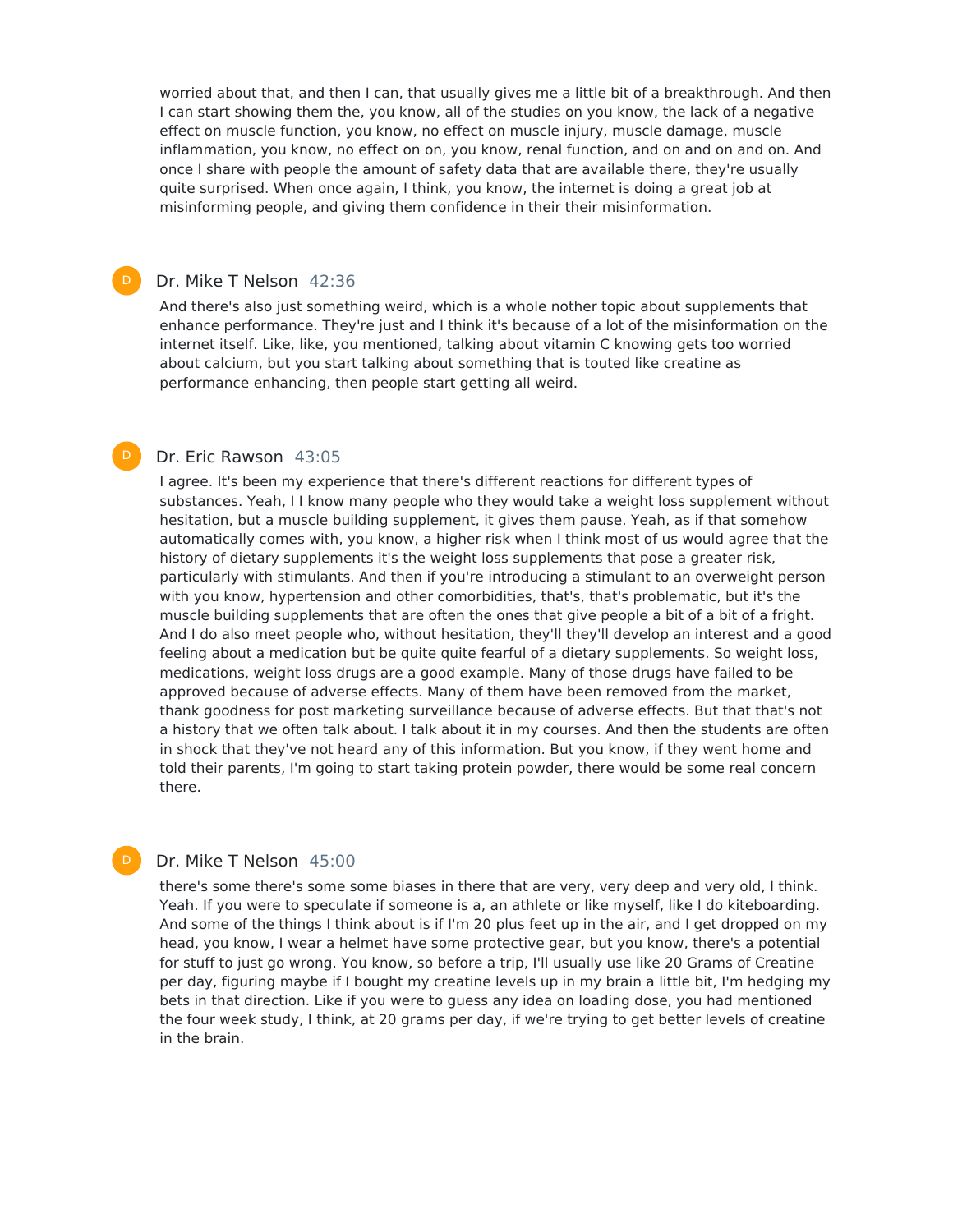$\mathsf{D}$ 

 $\mathsf{D}$ 

D

#### Dr. Eric Rawson 45:50

Yeah, it's a this is a crapshoot,

Dr. Mike T Nelson 45:53

I know, the million dollar question.

#### Dr. Eric Rawson 45:55

It really is because we have so few labs who can do this work and we just don't have the dose response studies. So that paper from 98 and with from Duchenne and colleagues that showed 20 grams per day for about a month increase brain creatine levels, and they have different regions of the brain measured, it was a very well done study. Whereas we also have some Huntington's data with a very high dose of creatine. When you look at, you know, a normal, physically active, healthy individual. We really don't, we were really not close to optimizing that the dose. I wish we were closer. I think the starting point should be what we know to improve muscle function and muscular health, so 20 grams per day for five days. And that's because we have excellent safety data on that dose. So I think that's a good place to start. I think the issue is here, that we're still looking at the brain, like it is very similar to skeletal muscle. And I think the differences in creatine transporters on the blood brain barrier, compared to in skeletal muscle is and the fact that creatine is synthesized in the brain is going to make the answer to this question very, very difficult to find. And what I mean by that is, if you look at the biopsy work with muscles, you just feed people create them. And every time you take a biopsy, their muscle growth is increasing, right day 12345. With the brain, it's possible that you ate 20 Grams of Creatine per day. And at some point in the day, there was a temporary increase in brain creatine. But your brain reacted to that by perhaps decreasing endogenous production, or reducing brain create than uptake. So it's possible if you're a young, healthy, physically fit individual, and you have the appropriate or normal levels of brain create them that no matter how much of the supplement you take, it will only budge a little, and the brain will shut it down. Now, if you're stressed, sleep deprivation, intense exercise, acutely stress temporarily stressed, it could be that that little bit of extra creatine you got into the brain is really going to attenuate any loss and function that you could have from that stressful situation. So maybe, perhaps the brain is smarter than us. And the brain doesn't want you to have this 20% increase. But the three, four or 5% increase is more than adequate. When you stress the system to make sure you don't go below some critical threshold. That's a different population than someone who's chronically stressed. I old frail elders, people with certain types of diseases, schizophrenia, certain types of depression, and certain individuals can have kind of chronically suppressed brain created levels, that's a different situation they the exogenous creates in is serving a different purpose, and it's to get them back up to a sufficient level. Whereas you and I maybe are getting a little bit of an extra reserve, you know, above the sufficient level the function normal. It's difficult to know that that's kind of all theoretical at this point. But I think 20 grams per day for five days and then the five gram loading dose, because that's where all the safety data are now that's where all the muscular improvement data are, I think that's where we start with, but what we really need is, we need you to lie in an MRI. And I feed you create them, and measure, you know, what happens to your brain creates and levels over time. And I need you to keep coming back to the clinic. So that one day, I give you a five gram dose and one day, I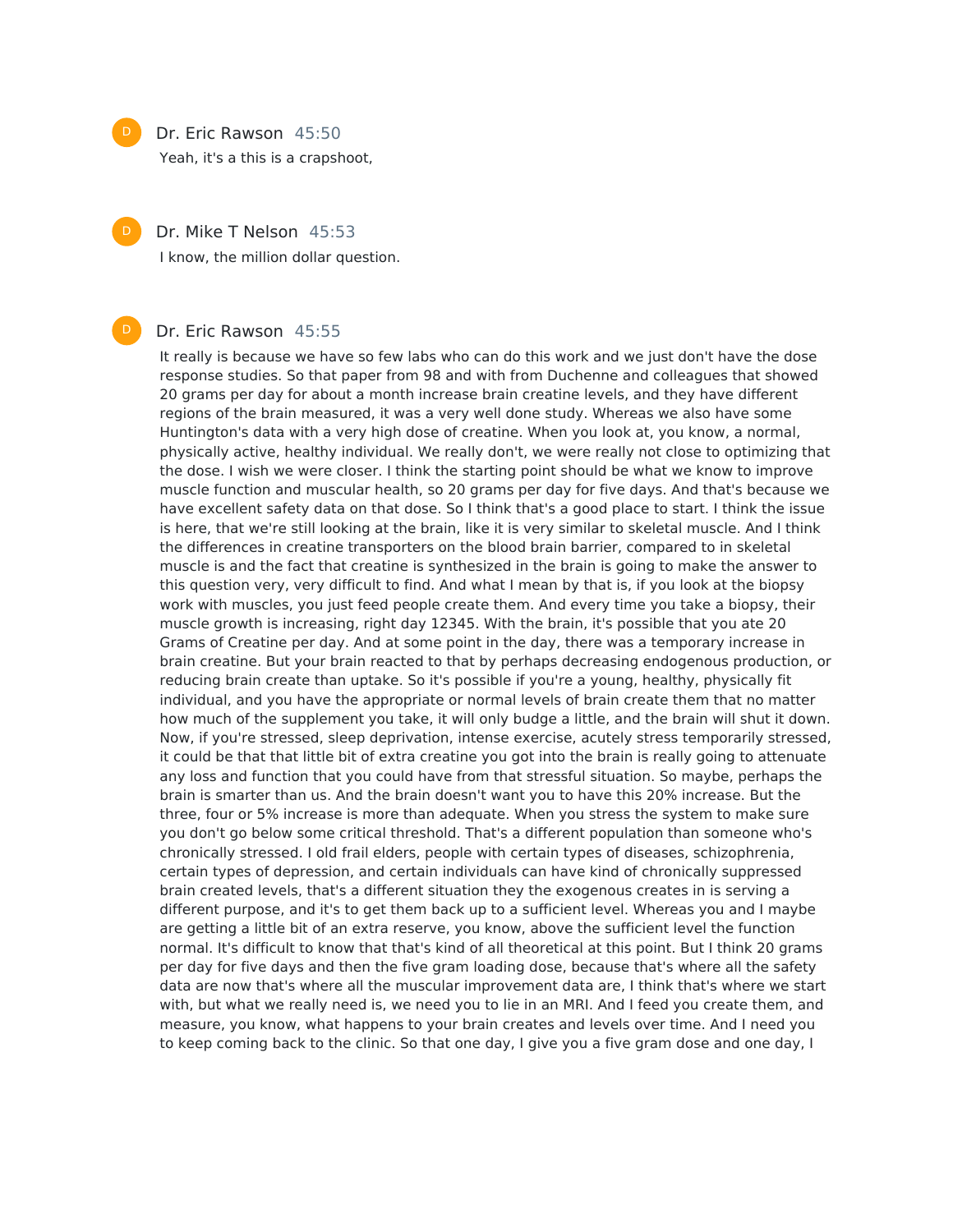give you a 20 gram dose, and we look at these small changes over time, instead of just muscle biopsy, Day Zero and muscle biopsy day five. Yeah, cuz I think we're missing a lot with with the, the brain and were ignoring the fact that brain and skeletal muscle are, are not as similar as we would like,

#### Dr. Mike T Nelson 50:50

 $\mathsf{D}$ 

Yeah, I'm down for MRIs anytime. But, and like you said, it may be a completely just different kinetics to write I mean, you may give someone a bolus dose of let's say, five or 10 grams of creatine and you see a little spike and then it tails off, and then maybe it goes up a little bit and then goes down. And maybe chronically that line is going up. But you might be missing those peaks, depending upon when you put them in the MRI scanner, and, you know, all sorts of stuff. We just have no idea. Yeah, it's

#### Dr. Eric Rawson 51:19  $\mathsf{D}$

it's much more difficult research to do. And I hate to see us immediately jump to the animal models, because I think in this case, you know, humans with a 5% improvement, you know, 10% of the high end animals with a 30 to 50% improvement. I don't know that we want to make those comparisons, rather than, you know, come up with more novel ways to to examine humans. And, you know, oddly enough, I think the way we're going to get this done is with some really, really well done case studies. Yeah. You know, I know most of us are taught that case studies are, are, are a weaker form of science, especially retrospective case studies, but but they do have value. And I think what might enlighten us a little bit is to have one person in the magnet using different doses. And even you know, we need to even challenge the assumption that brain creates and is stable.

#### Dr. Mike T Nelson 52:22

Yeah. I, I've often wondered that it's not, and that, that just throws a monkey wrench in everything. Yes, it does, like unstable, nonlinear.

#### Dr. Eric Rawson 52:35

You know, so with with muscle creatine, we have this safe assumption that if I'm at rest on Monday, my muscle creatine is the same as it is, if I'm at rest on Wednesday or Friday, I'm not sure that's the case here with brain create the levels.

#### D

 $\mathsf{D}$ 

 $\mathsf{D}$ 

#### Dr. Mike T Nelson 52:49

Yeah, and just think of how intermittent muscle is to from blood flow to force output to use to temperature it goes from like zero to like, just ridiculously high levels, but it doesn't stay there long, right? It goes back down like exercise did not exercise where your brain you can do things to concentrate more or not. But, you know, the old studies where they put them in the fMRI, and they found the default mode network, because people are lying there. And you're like,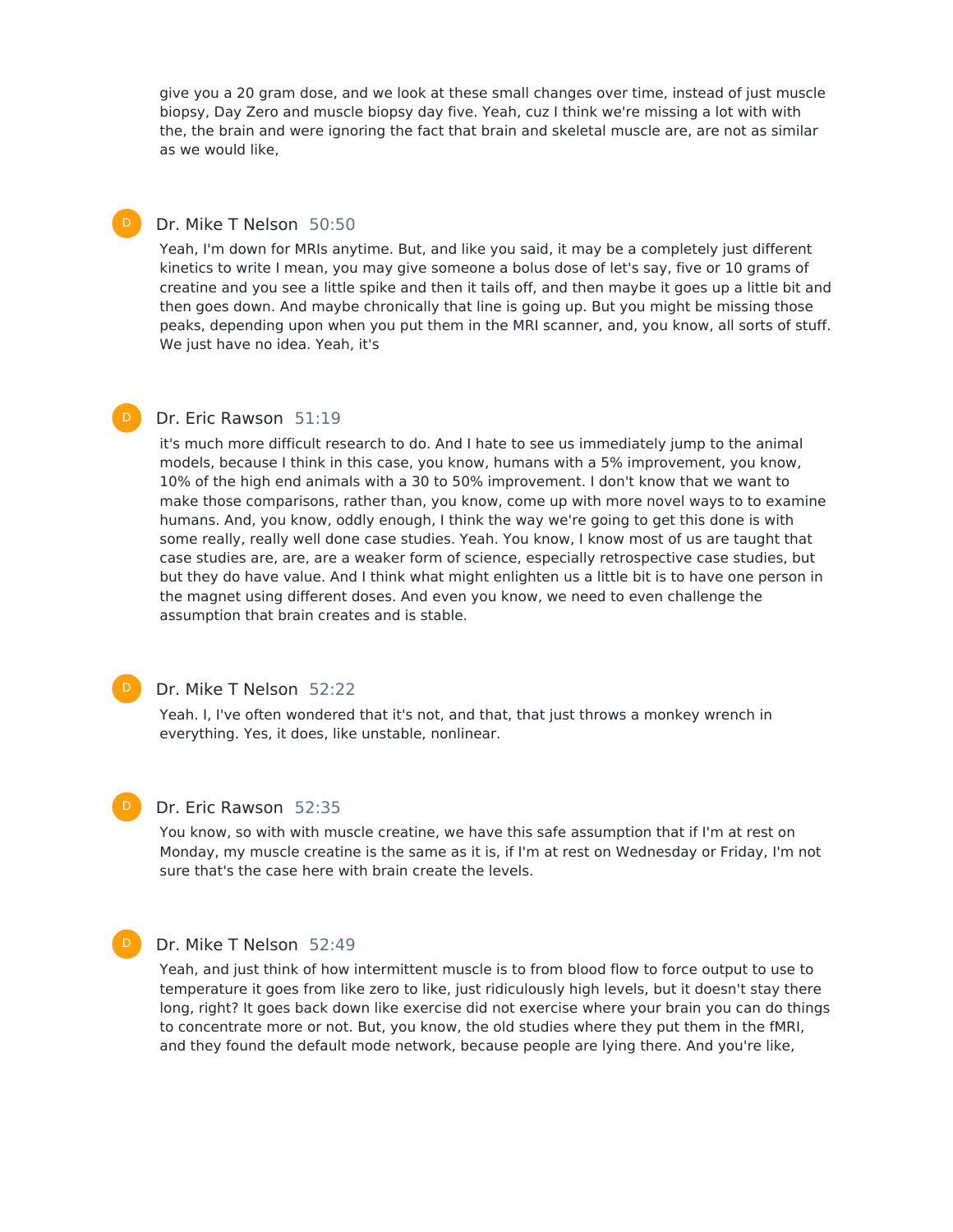Okay, now don't do anything. This is a control part of the experiment. Like, wait a minute, what's going on here, you know, and they give them like psilocybin, and they see, like, massive changes in default mode network. And they're like, whoa, what? What's going on? Right? So a lot of times stuff that we think is just neutral, not doing anything, we tend to find that there's more going on than what we sort of imagined initially to. Absolutely, yeah, it makes me think of animal data, like the CLA data, like from, you know, I remember reading that early on, and looking at all the RAD studies. And I'm like, holy crap, this stuff's amazing. Like, the rats get leaner, they get stronger, and the safety data and human was was was was okay. And then time after time, you look at all the human studies, and it just doesn't really pan out at all. And the handful of studies it did, in my opinion, were pretty shoddy and not really the best best studies. But if you are a mouse or a rat, it was amazing.

### Dr. Eric Rawson 54:19

 $\mathsf{D}$ 

That's the truth. And, you know, I would also say that I've been encouraging people in recent years to evaluate the safety of a supplement or nutrient first. And I think CLA is an interesting example, because some of those animals became insulin resistant, right? They basically drifted towards diabetes. And this is ultimately going to be marketed as a weight loss supplement in a population that's probably at least pre diabetic if, if not. And if you had evaluated the safety before the efficacy You would have said, I don't want to make people more diabetic, you wouldn't you would not have, you wouldn't have gotten to the part about, you know, nutrient partitioning or you know, reducing body fat. And I think one of the great things about creatine is we have so much safety data, right. So if we start with the safety data, and we look at muscle and kidney and thermal regulation, and liver and heart, and we have confidence going forward, that this has a very, very good safety profile. Then we have all of the muscular data, which are showing a effect in terms of improving muscle function, enhancing fatigue resistance, increasing strength, resistance training adaptations, and then I think we can go into the brain the interpretation of the brain data with more confidence, because we already know about the safety profile. And we already know about the other benefits. And unfortunately, I think a lot of supplements are evaluated in reverse. Yes, we want that we want the answer to the question. Does it work?

#### Dr. Mike T Nelson 56:06

Yeah, I remember talking to Roger Harris a couple years ago about creatine ethyl Ester, right. So for listeners, like they tried to make all these new forms of creatine that were better than creatine monohydrate. And pretty much all of them have failed. But he was saying that his understanding was that they did almost no toxicology or testing on it at all. They just put it in water and saw that it dissolved. And so that was their whole marketing scheme of like, oh, like, you put it in water and it dissolves. So it's got to be more bioavailable, and just, you know, ran out to the marketplace. And I guess it turned out later that it didn't appear to have much toxicology effect. But he was saying that initially, they had no idea and they just released it and go, there you go. Like, oh, man.

#### D

 $\mathsf{D}$ 

#### Dr. Eric Rawson 56:50

Yeah, it's, it's interesting. It's, you know, it's a very interesting industry. You know, I think what I try to relate to my students and athletes and parents and and anyone I'm working with, is if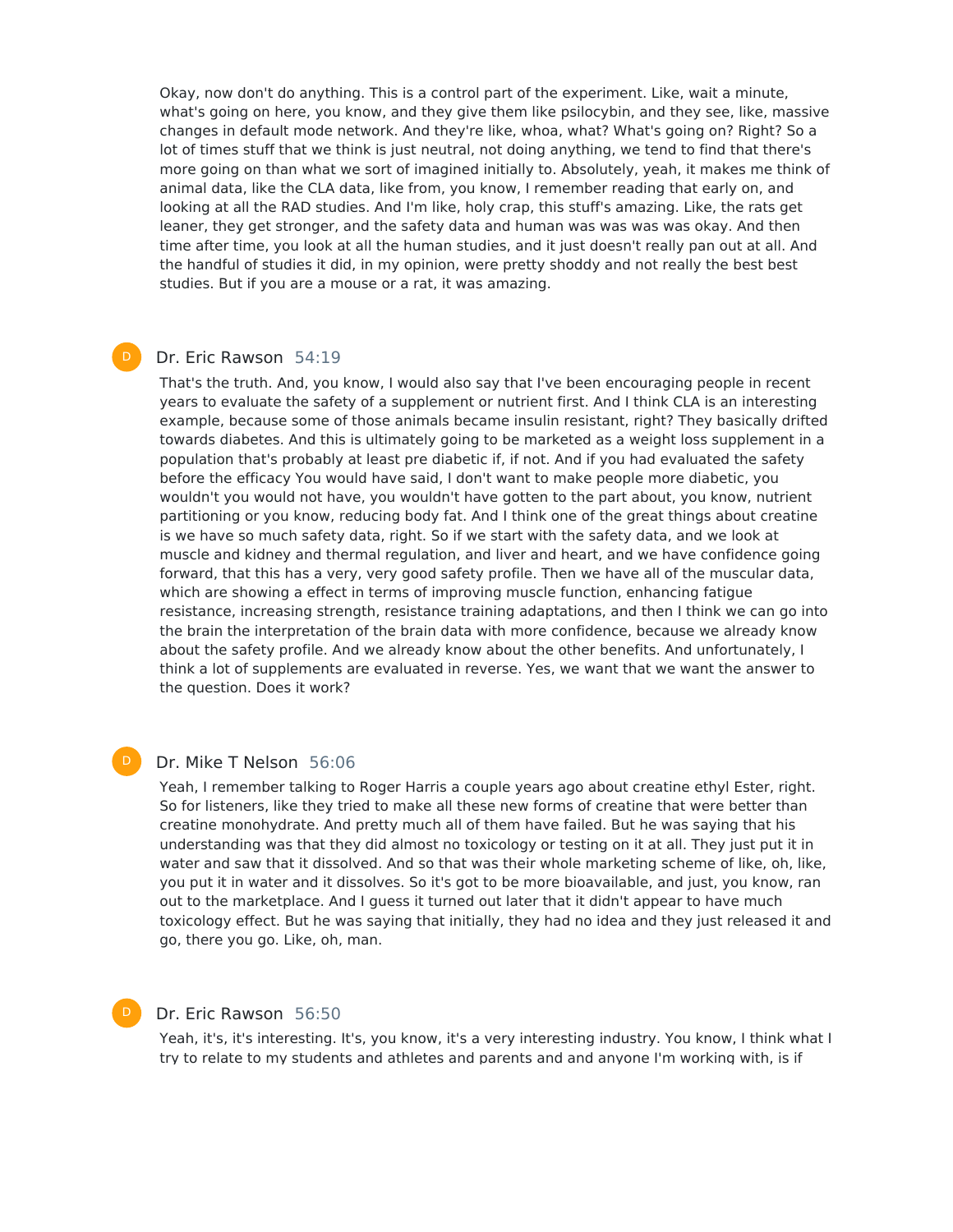try to relate to my students and athletes and parents and and anyone I'm working with, is if someone is offering you a supplement that has better absorption, right, then I think you should slow yourself down and say, Well, what's wrong with the absorption? Right?

Dr. Mike T Nelson 57:18 That's the problem. Original. So  $\mathsf{D}$ 

#### Dr. Eric Rawson 57:20

creatine monohydrate, is absorbed about 99%. Yeah. Okay, improve on that. Yeah. So once you get to that point, well, it's it's already, you know, absorbed about 99%, then why do you need any of these other products? And then that's always been my contention is that this is well absorbed. And the, that's where the safety data are. So 99% of the safety and efficacy data are on creatine monohydrate. Exactly, what is your rationale for trying, you know, one of these alternative types of products?

#### Dr. Mike T Nelson 57:58

Yeah. Which brings me to my last question, which I'm sure you get a lot of. If you were to predict for both either brain or muscle, what do you think is the next creatine monohydrate that the the supplement industry has been desperately trying to come up with for decades?

## $\mathsf{D}$

 $\mathsf{D}$ 

D

 $\mathsf{D}$ 

 $\mathsf{D}$ 

#### Dr. Eric Rawson 58:22

I don't think we're going to see something that's as well absorbed, well tolerated, as creates, and I don't think we're going to see something that improves muscular performance across such a broad range of populations as creatine, even beta alanine, the muscle buffer is effective, it's safe. There's a lot of research to support its effectiveness. But it's only going to be effective for people doing a particular type of exercise for a particular length of time. Whereas creatine has more broad effects on muscular dystrophy patients, sarcopenia older adults, you know, different types of athletes. I don't think there's anything there that could match creatine in terms of its broad effects, and excellent safety profile. I think there are some, there's some tweaking to do with some compounds. There are some, you know, there's a very old research on creatine precursors.

#### Dr. Mike T Nelson 59:32

Yeah, it keeps popping up every now and then there's simply no

### Dr. Eric Rawson 59:36

reason to take them because you can just take create all the safety and efficacy data are, but there there are, you know, there's at least one compound that that's there's only a few studies but it it's very interesting in terms of just the brain and an increasing brain create the levels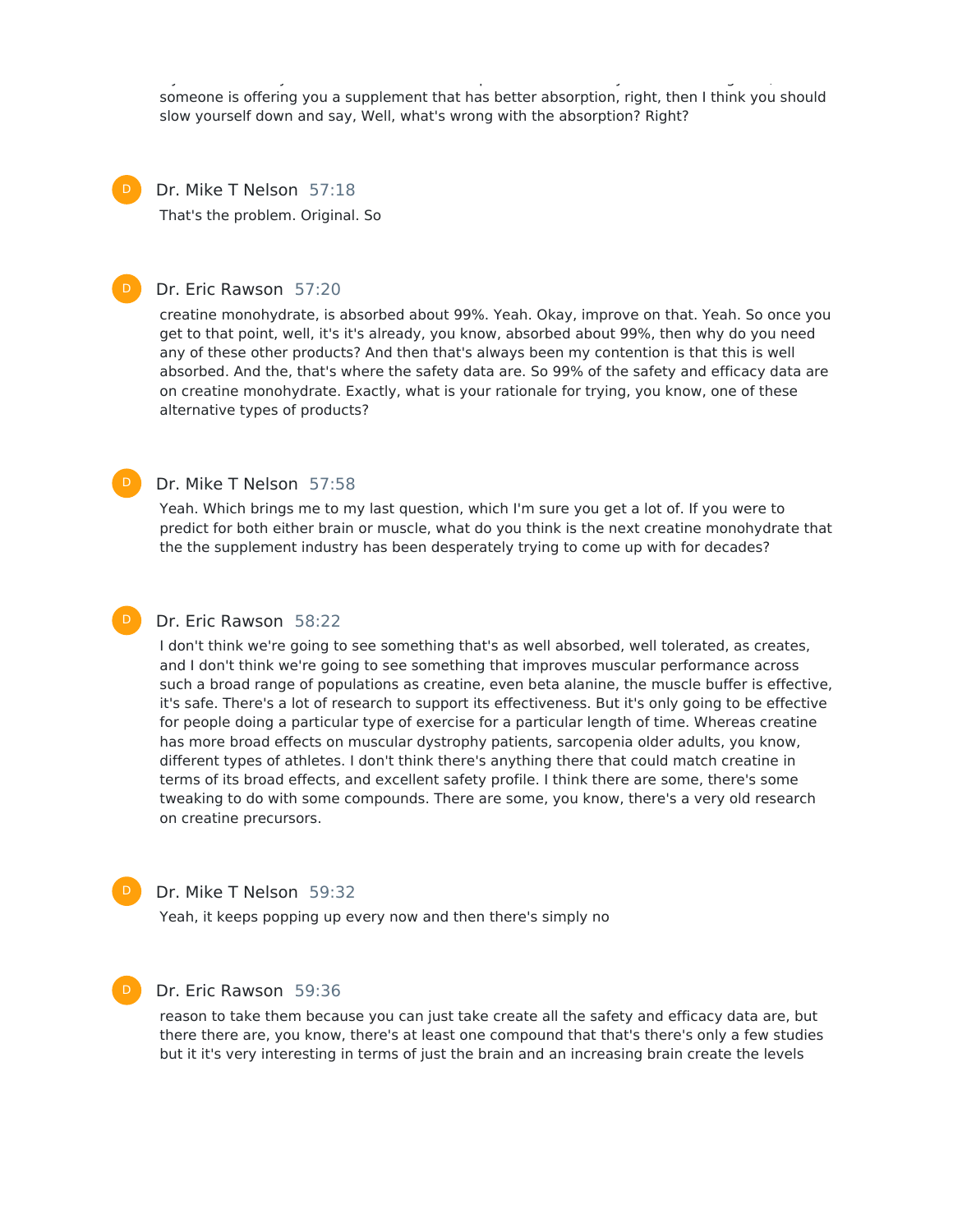essentially trying to Get into the brain without the brain, you know, resisting the exogenous creates them. And I think that's interesting, but I just don't see a product, you know, that's going to match all of the things that we've learned about creating these past few decades, I have the I had the great opportunity to be part of a writing group. Somewhat surprisingly, the International Olympic Committee put together a writing group to come up with a consensus statement on dietary supplements and athletic performance. And, you know, we all had to write these massive review articles. And then we get into a room and I'm in this room with these amazing scientists, everybody's 10 times smarter than me. And I have to defend what I wrote. And then we argued for like a week straight and rolled that into a consensus document, which is would have been published a few years now. But the number of dietary supplements that we can actually confidently say, improves athletic performance is incredibly small. And creatine is certainly one of those compounds. But, you know, over the past several decades, you know, of research, we're still down to, you know, a number of compounds we can count, essentially on one hand, and I don't see another, I don't I'm not aware of anything coming that that's, that's going to blow me away, like creatine



Dr. Mike T Nelson 1:01:34

did? Yeah. Do you think lactate may be useful as a supplement?



Dr. Eric Rawson 1:01:40 It could be, you know, a

Dr. Mike T Nelson 1:01:42 lot of unknowns, a lot of metabolic  $\mathsf{D}$ 



#### Dr. Eric Rawson 1:01:44

intermediates are interesting, but I think context is going to be extremely important. And that's what I mean about the broad appeal of creatine across patients on age groups. I don't see that coming. It's possible, you know, as I said, with some of the buffers, like beta alanine and sodium bicarbonate, I'm not going to take sodium bicarbonate.

 $\mathsf{D}^-$ 

#### Dr. Mike T Nelson 1:02:07

I've tried like the, the dose where you see a performance effect compared to the dose or you want to like crap, your pants is really close.



#### Dr. Eric Rawson 1:02:17

The adverse effects are well known. And also, I think the data on beta alanine and and sodium bicarbonate indicate that, for me to have a beneficial effect, I would have to be exercising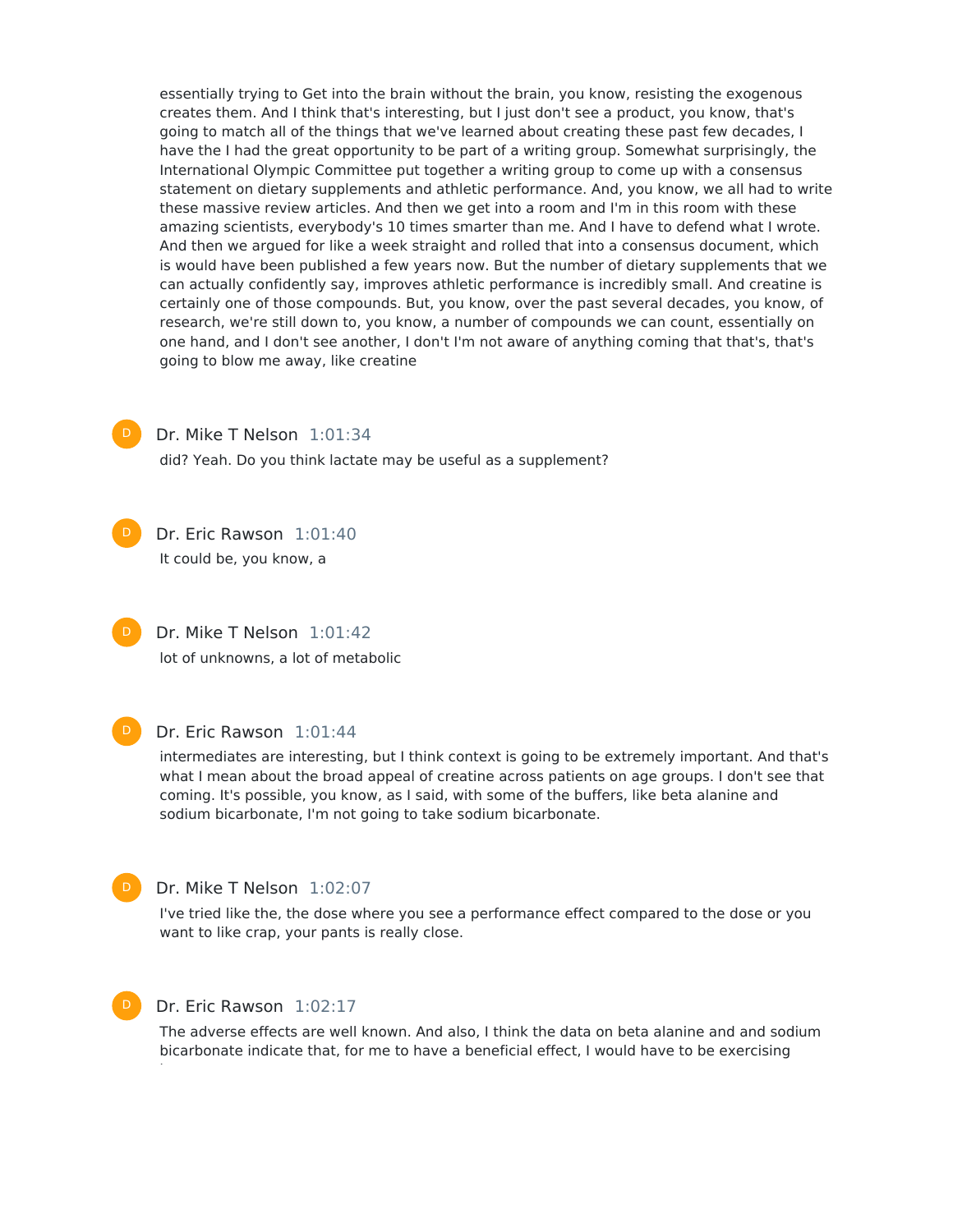longer.

 $\mathsf{D}$ 

 $\mathsf{D}$ 

Dr. Mike T Nelson 1:02:32  $\mathsf{D}$ 

It's longer than 32nd guy, right longer than

### Dr. Eric Rawson 1:02:35

a set of squats longer than a set of deadlifts. So I think with lactate, and some of these other intermediates and compounds were going to see, maybe they work in very unique circumstances. I think nitrate is very interesting. And I think that has more broad appeal closer to something like like creatine, that it can be used clinically, obviously, there's positive effects on blood pressure, resting blood pressure, beneficial effects on different types of exercise performance. But, you know, Britain, still very, very unique compound to study. And I think, hopefully the next few years brings us a lot more of the answers we seek on brainwork.

#### Dr. Mike T Nelson 1:03:22

Awesome, well, thank you so much for all your time and sharing all your knowledge today. We really appreciate it. If people want to find out more about you, where would they go? I don't know if your lab is taking any graduate students or if people are interested, or what do you got going on?

#### Dr. Eric Rawson 1:03:37  $\mathsf{D}$

You can find me on on Twitter, where a lot of nutrition and exercise scientists gather. You can find me on Twitter, you can email me at Messiah University. I'm a professor at Messiah University in Pennsylvania, my emails online, you can find me at different types of conferences. Feel free to come up to me and let's have a chat. This is the stuff we all love, love talking about nutrition and muscle and dietary supplements. So happy to be of service and I appreciate the opportunity to be a guest on your show.

# $\mathsf{D}$

#### Dr. Mike T Nelson 1:04:18

Oh, thank you so much. And are you going to the neural sports conference in Florida and then ISSN again, or



# Dr. Eric Rawson 1:04:24

I'm hoping to make it to ISSN in the summer?



Dr. Mike T Nelson 1:04:28